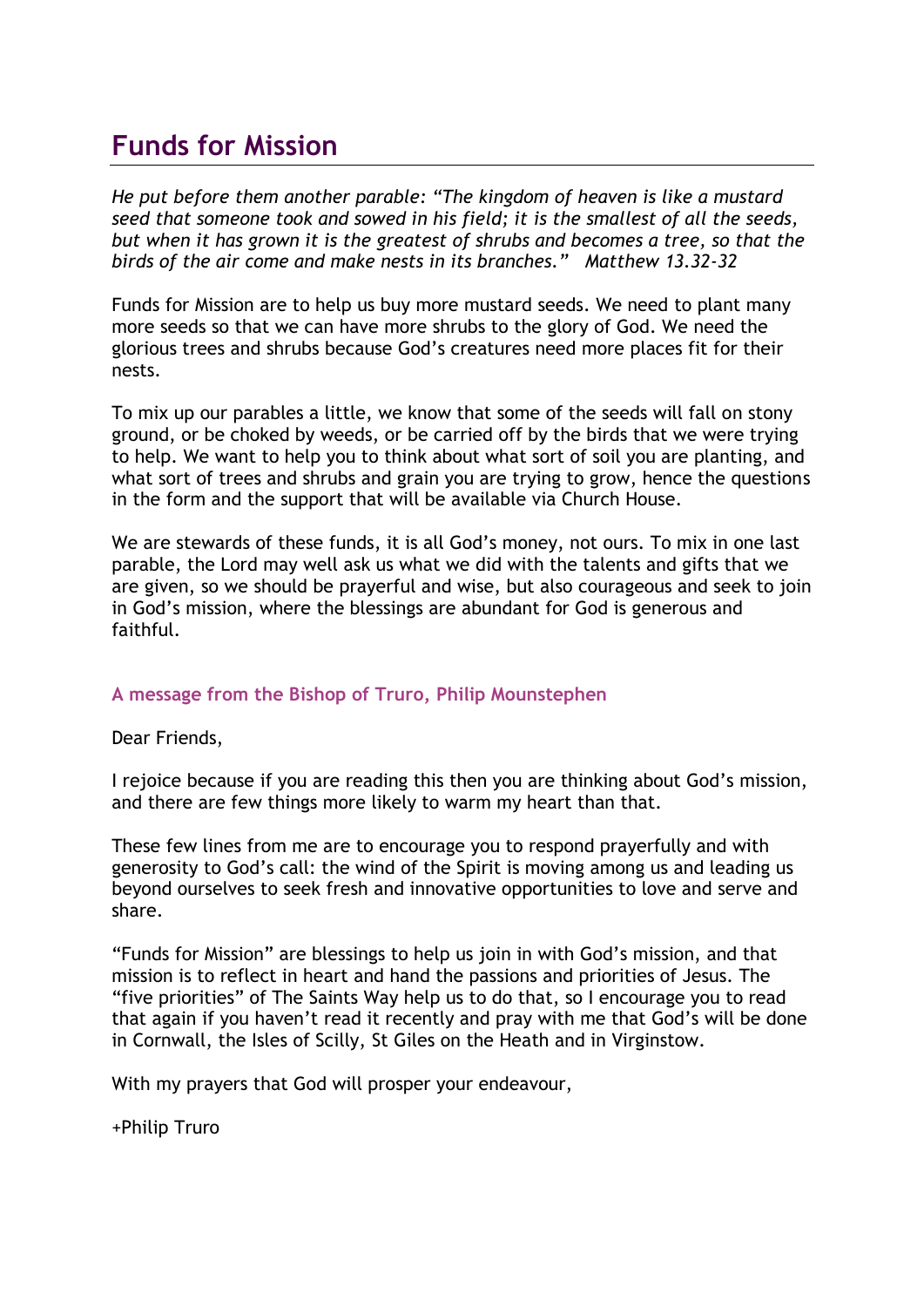### **The Vision**

Discovering God's Kingdom; Growing the Church.

#### **Purpose**

The Diocese of Truro offers two levels of grant funding to encourage and support parishes in their mission.

This funding is particularly aimed at projects that fit with the vision of the Diocese of Truro and can meet at least one of the five strategic Diocesan priorities:

- 1. A Church that celebrates children and young people at its heart:
- 2. A Church that embraces an innovative and pioneering culture:
- 3. A Church that is being transformed from the inside out:
- 4. A Church that rejoices in its international links
- 5. A Church that rejoices in the generosity of God

#### **What grants are available?**

**Small grant** up to £5,000

**Large grant** £5,000 or above

It is hoped that you will be able to offer match funding for any application, we recognise that this may not always be possible, and sometimes this will be 'in kind', not in cash. Large grants will require a proportion of match funding, please see the application guidance for more information. We do understand that sometimes this funding will be a catalyst for you being able to obtain grants from other funders, and this is ok, just talk to us about it!

# **Key criteria**

The project must

- 1. Meet at least one of the five strategic Diocesan priorities. Applications are more likely to be successful if they can meet more than one.
- 2. Be included or aligned with your deanery plan.
- 3. Have support of your vicar (or if not possible, the Rural Dean).
- 4. Not negatively impact upon the MMF contributions made by a parish.

The applicant must

- 1. Be willing to share learning from their project with others.
- 2. Be willing and able to provide regular progress reports.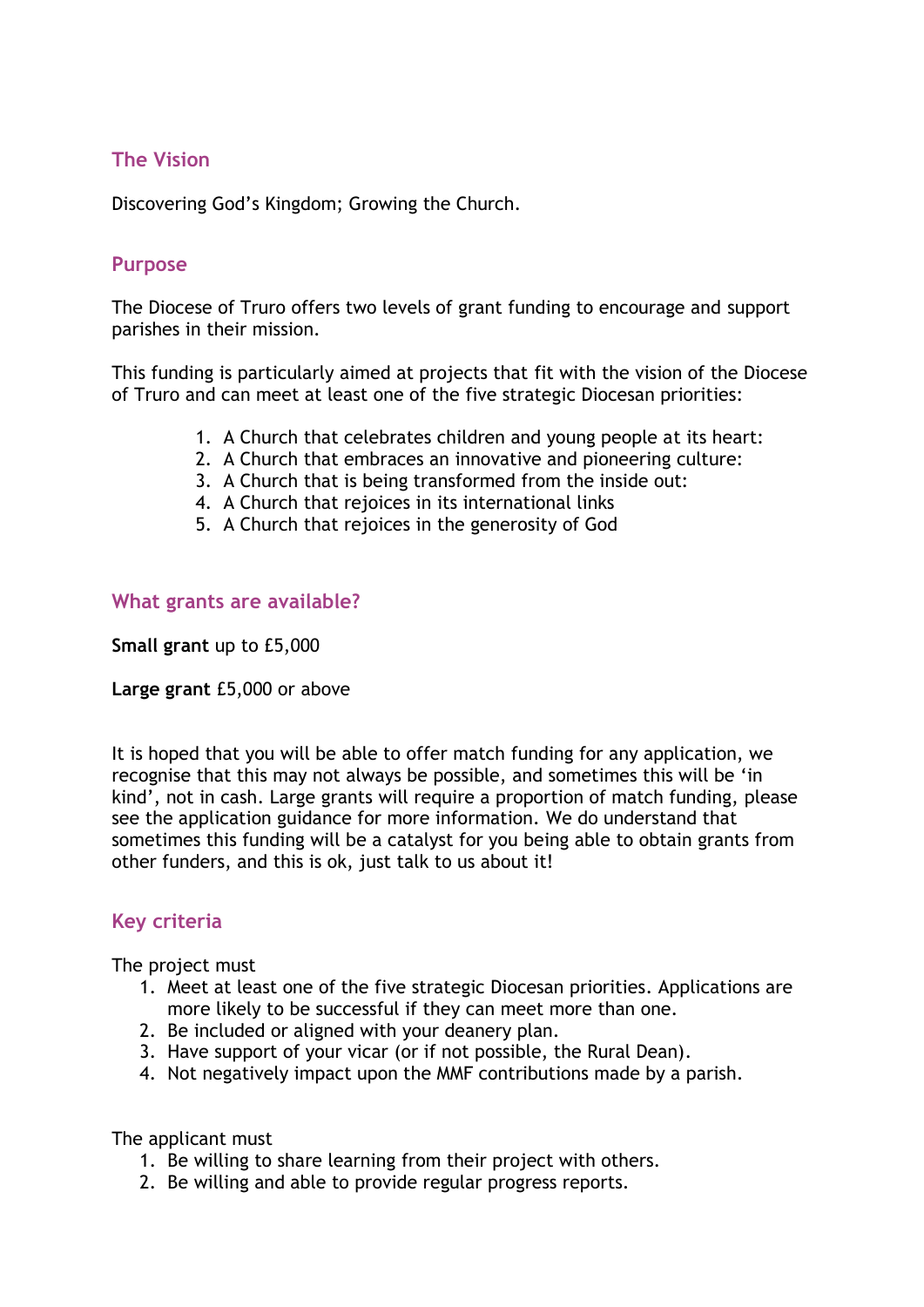# **Who can apply?**

Parochial Church Councils (PCCs) are expected to be the applicant in most cases, with confirmation of support from their vicar (or Rural Dean if without a vicar).

Please note that MMF contributions, PCC accounts and any previous grants awarded will be considered as part of the process.

Applications will be considered for ecumenical applicants in partnership with a Church of England organisation or group.

**Do not start an application before you have spoken to our team. Please contact them on [fundsformission@truro.anglican.org](mailto:fundsformission@truro.anglican.org)**

### **What you can spend the money on**

We can fund a wide range of items, and below are some examples of these. This isn't exhaustive, so you should contact us if you're unsure. We can fund:

 $\bullet$  equipment

- one-off events
- small capital projects
- staff costs
- training costs
- transport
- utilities/running costs
- volunteer expenses.

We can't fund:

- alcohol
- contingency costs, loans\*, endowments or interest
- electricity generation and feed-in tariff payments.
- paying someone else to write your application
- political activities
- recoverable VAT\*
- Costs you have already incurred

\* Loans are separately available in some circumstances, for cashflow purposes.

#### **Making an impact**

Applicants must be able to clearly express what the expected outcomes of the project are. Outcomes are preferred to outputs (outcome is a result such as 20 people who come to faith, output is the process such as 20 people attended a course). Any percentages given need to have a starting point (a baseline) to give